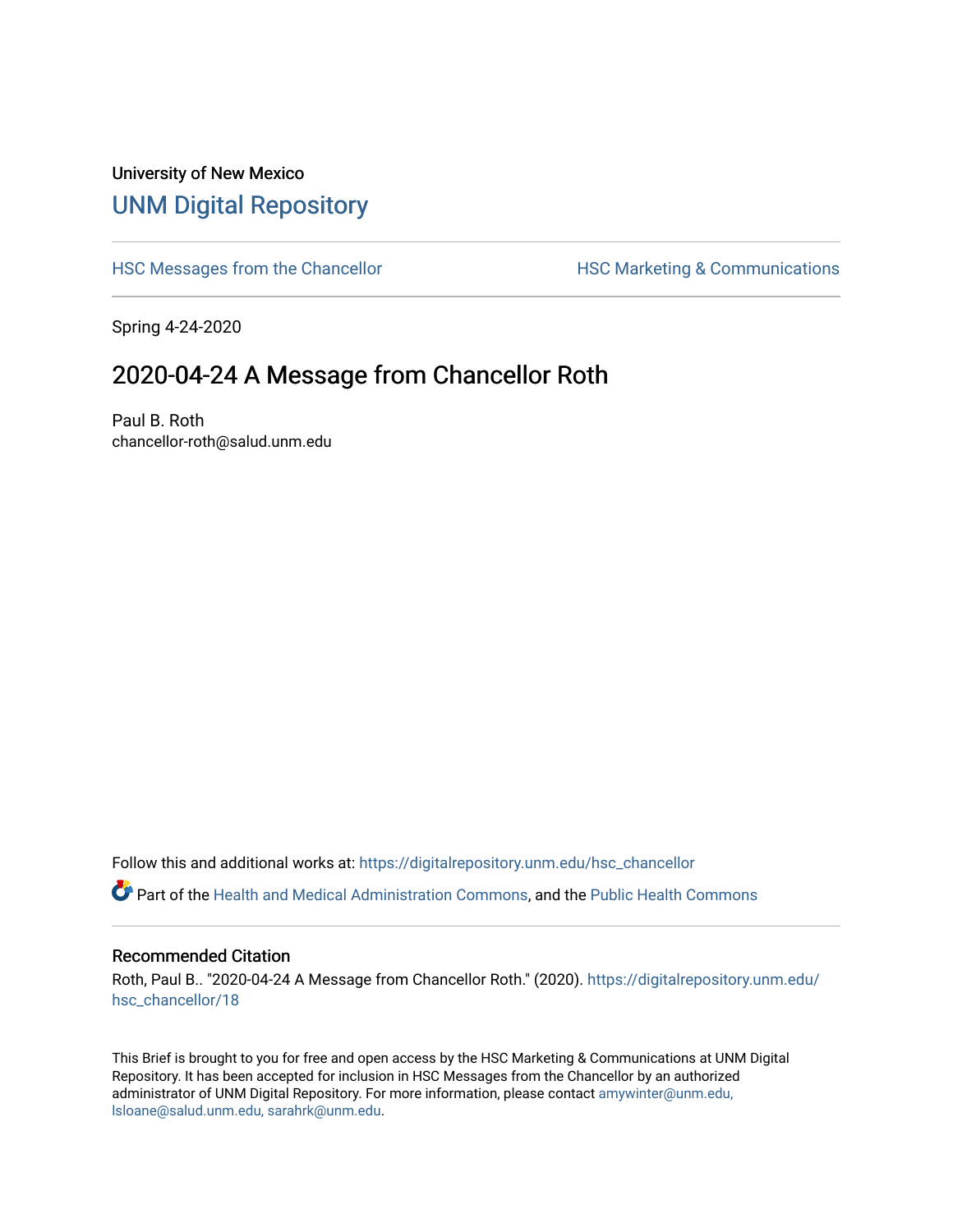

[View this email in your browser](https://mailchi.mp/99250d47899e/message-from-the-chancellor-coronavirus-4397184?e=b4bbfca2c0)

## **A Message from Chancellor Roth**

*\*We have corrected that some residents are working with COVID positive patients. We apologize for this mistake.\**

Dear Colleagues:

Given the more recent public discussions around our PPE supplies, I want to assure all of you that we are placing the safety of our staff, faculty and students above all else. We have already removed students from the clinical venue. We have residents caring for COVID-19 patients but we have minimized unnecessary exposure and implemented specific precautions for their protection. We have also developed best practices with regard to the training in the use of PPE and its conservation, making sure that we do not compromise our safety priority. We have in place a multidisciplinary PPE Committee led by School of Medicine physician leaders that regularly reviews the latest recommendations and best practices that establishes our protocols.

Let me be perfectly clear. We have sufficient PPE to meet the requirements of the protocols developed by the PPE Committee. To make this abundantly transparent, the UNM Health System developed a daily dashboard that represents the levels on hand at any point in time. That green, yellow, red system is sent out in the morning communications to clinical employees. Green is greater than 10 days on hand at the current burn rate. Yellow is 5-10 days and red is less than 5 days. We have had a few items, like bouffant caps, in the yellow but for the most part we have maintained a mostly green status.

I'm especially grateful, meanwhile, to the team of scientists and clinicians who devised an effective [decontamination process](https://unm.us19.list-manage.com/track/click?u=59ce53c1a4dedb490bac78648&id=d931108b4c&e=b4bbfca2c0) to sterilize masks and other gear for reuse, which is enabling us to extend our PPE supplies.